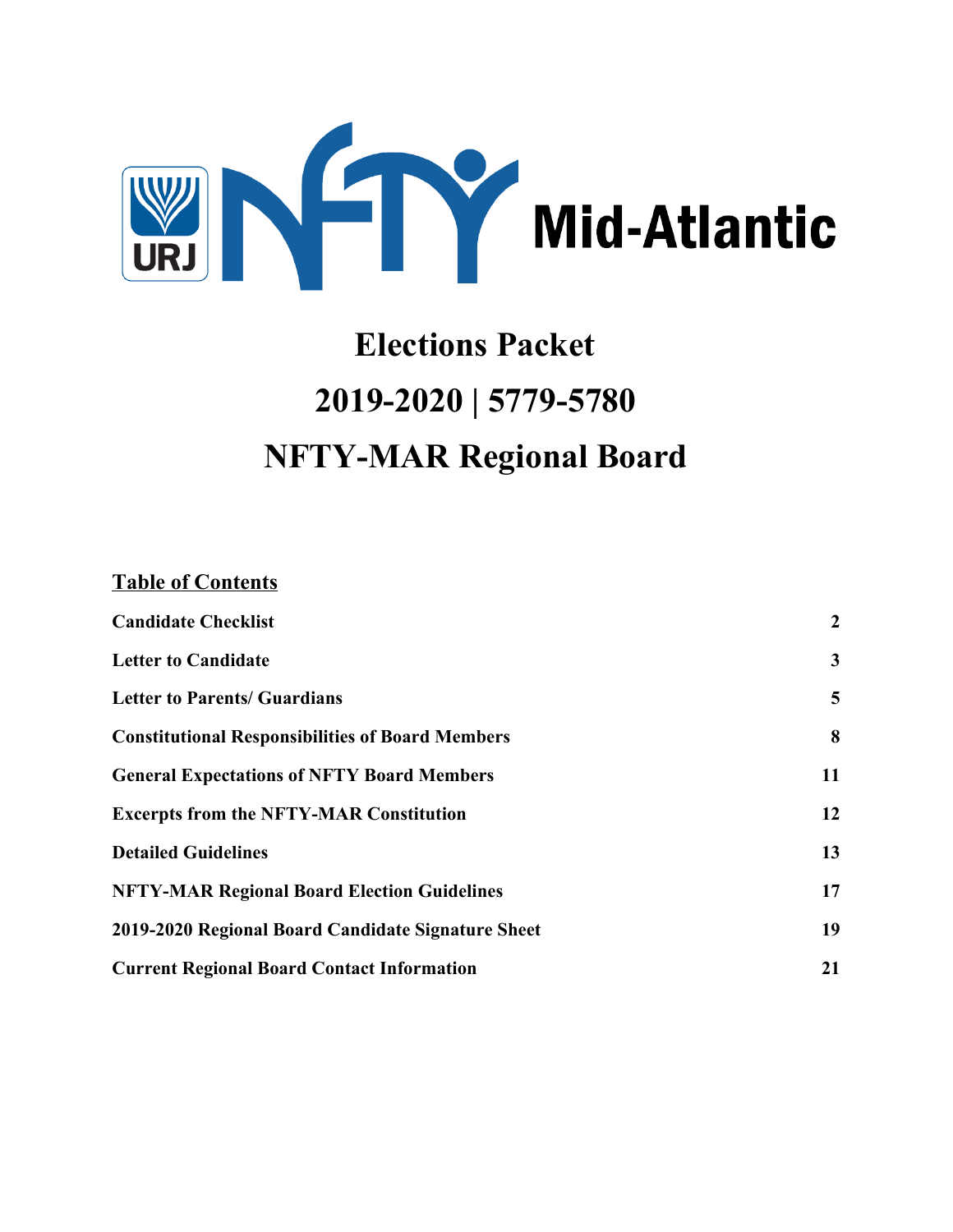# **Candidate Checklist**

<span id="page-1-0"></span>

| Declaration of Candidacy | March 25th                   |
|--------------------------|------------------------------|
| Brief Bio & Photo        | March 25th                   |
| Signature Sheet          | April 2th                    |
| Letter of Intent         | April 2th                    |
| Program Summary          | April 11th                   |
| Speech                   | April 11th                   |
| <b>Platform Sheet</b>    | April 21 or 25 (See page 15) |

*For more details about each of these tasks, click [here](#page-12-0)*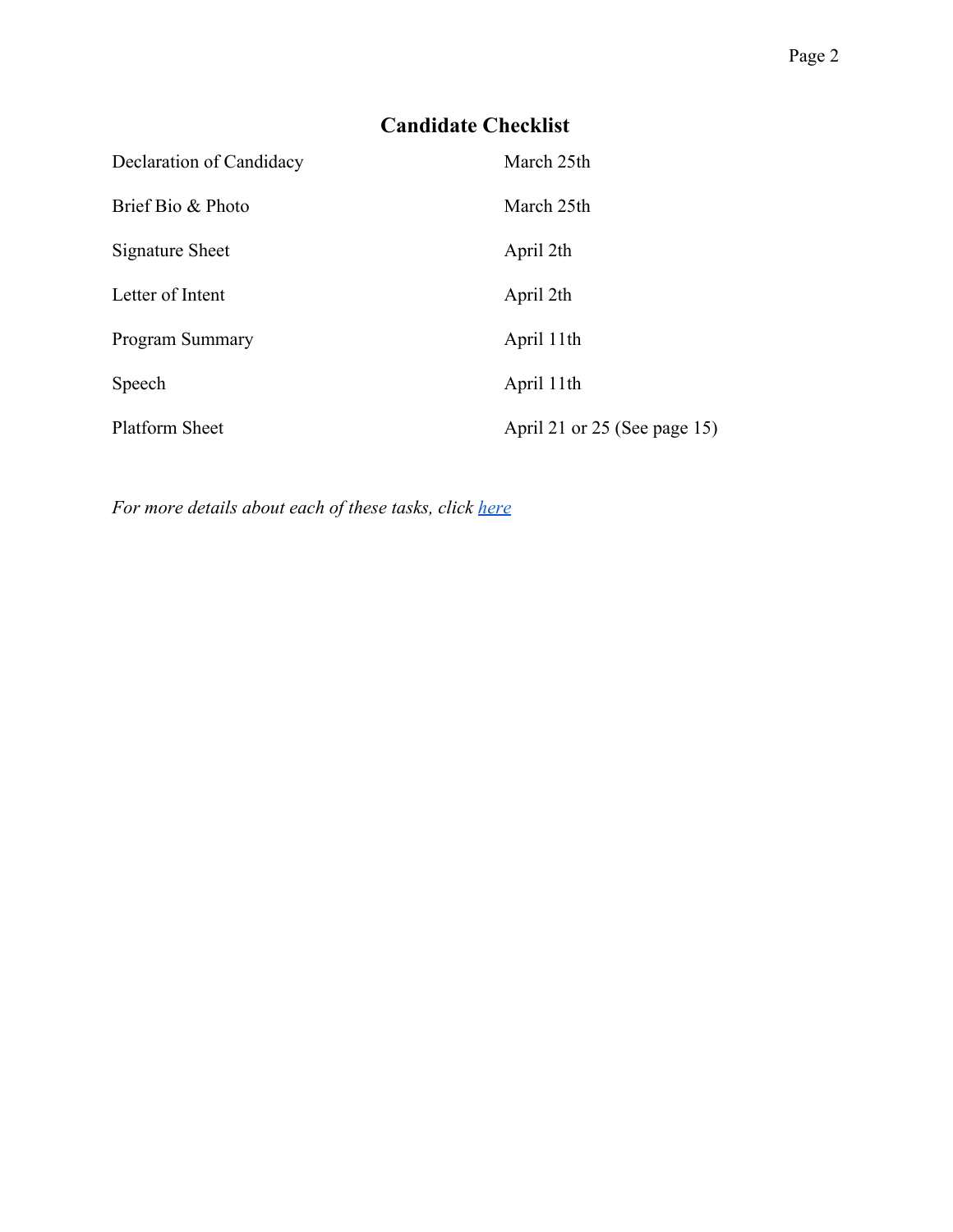#### **Letter to Candidate**

<span id="page-2-0"></span>Dear Potential Regional Board Candidate,

*Mazel Tov* on considering to run for NFTY-MAR Regional Board!! Even reading this letter is a testament to your courage and dedication to our region as well as a big first step in changing the course of your NFTY journey. We are here to help and guide you through this process.

As is the case every year, we will simply have more people run for regional board than we have positions available. We sincerely hope that you will remain an active member of MAR next year, regardless of the outcome of elections. We are always working to expand the number of extended leadership positions and opportunities within NFTY-MAR; know that you will have a chance to lead, regardless of title.

*Why?*

Serving as a leader in the region is not about standing on stage, being the one to quiet the room, or running down the aisle for board intros. The most important thing to think about before you apply for cabinet or run for board is *why* you are doing it. Aspiring to be like your NFTY giants who stood in front of the region when you were in 8th grade isn't a bad thing; however, if that is your sole motivator, it is highly encouraged that you reflect on your decision to run for board as a means to help the region, not to elevate yourself.

*How?*

As you should understand, being a member of Regional Board is a big responsibility. Between writing programs, attending board meetings, responding to emails, and attending all events, Regional Board is a *significant* time commitment. We want to make sure that you are aware of this when considering running for board. Regional Board is a team, and as a member of that team you will be expected to not only perform your position's duties, but also work with Jessa and the five other board members to help them as needed.

The NFTY-MAR elections process is an opportunity to share your strengths with the region, and give us an opportunity to get a sense of the kind of leader you would be and what kind of person you are. All candidates are expected to embrace NFTY's 13 principles, including values such as, *kehilah* (community), *shutafut* (partnership), and *kef v'ruach* (fun and spirit).

With this in mind, we'd like to remind you that there is NO campaigning allowed at any time. NFTY-MAR has a zero tolerance policy regarding campaigning. If the current Regional Board or the Regional Advisor hear of any candidate who has violated these restrictions, **they will be immediately disqualified**:

*Campaigning includes passing out any written materials (brochures, fliers, etc), posts on Facebook, Twitter, Instagram (including private accounts), or other social media outlets advocating for your candidacy, discouraging others from running against you (directly or indirectly), strategizing to ensure you and/or your friends get on board, or anything*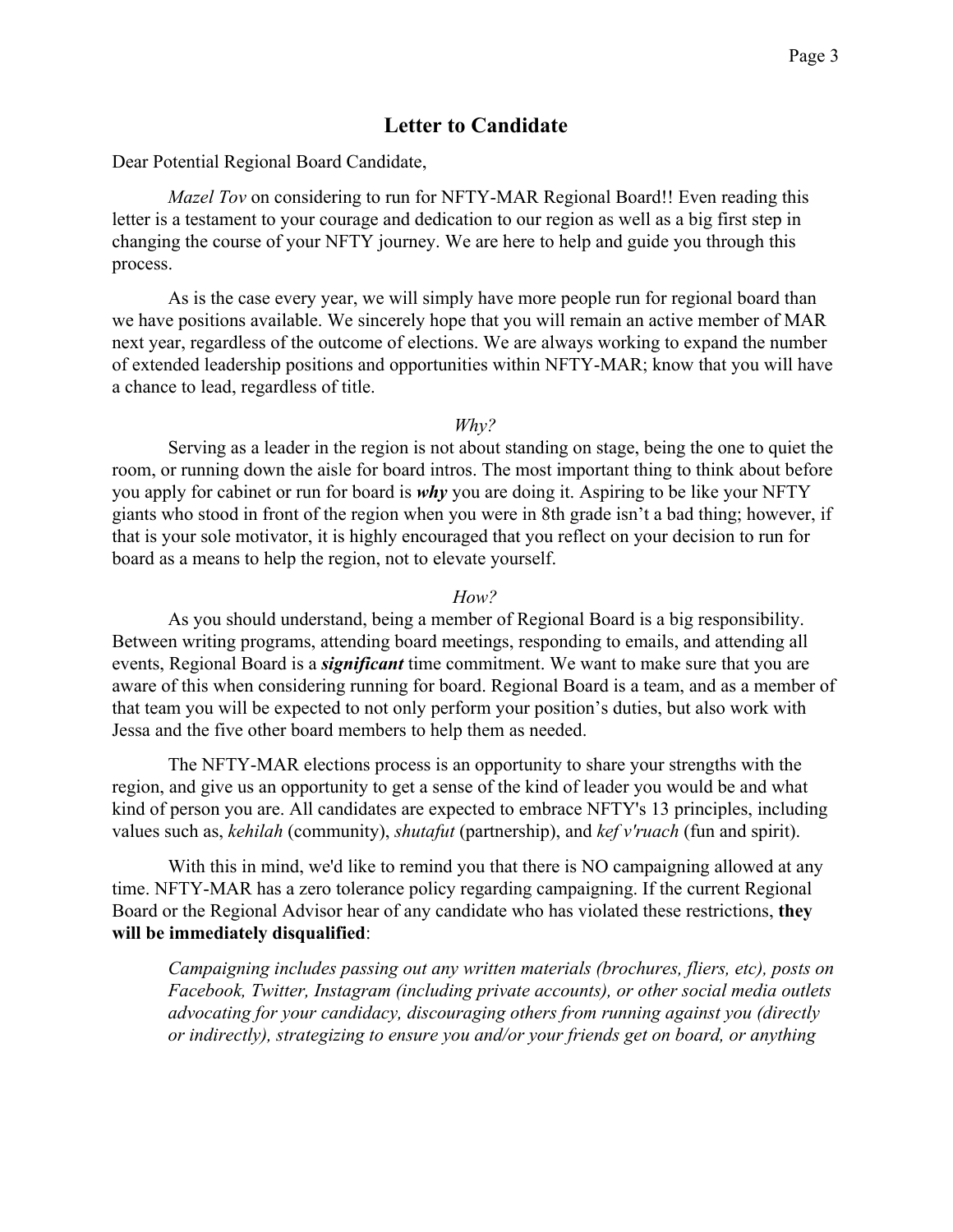*else deemed by the Regional Advisor or Elections Co-Chairs as giving yourself an unfair advantage.*

#### *What?*

You will be expected to attend the New Board/Old Board meeting, five (5) regional events (including MAJYK), two (2) North American events, at least (1) pop-up event, and at least three (3) in-person Regional Board meetings (dates/locations TBD after elections), and frequent board calls.

The 2019-2020 Regional Calendar dates are:

NFTY-MAR New Board/Old Board Meeting – May 10-12, 2019 NFTY North American Mechina – July 21-24, 2019 NFTY-MAR JELLO - September 20-22, 2019 NFTY-MAR Subregion Leadership Days East/West: October 26 South: November 2 North: November 10 NFTY-MAR MAJYK- December 6-8, 2019 NFTY-MAR Winter Kallah – January 17-20, 2020 NFTY North American Veida – February 14-17, 2020 NFTY-MAR TheVent – March 13-15, 2020 NFTY-MAR Spring Kallah – April 30 - May 3, 2020

This packet contains what you need to look over and complete in order to progress on the elections process. Before you begin preparing your election materials, **look over the responsibilities** of the positions. This is to insure you know exactly what is expected of you if elected to Regional Board. Once you fully understand the commitment you are making by running, this packet will guide you through writing your Letter of Intent, filming a video, writing a platform sheet, and filling out a signature sheet.

There is an incredible amount of logistical and programmatic planning that goes into each event, and meeting deadlines is something we take very seriously. A delay of mere hours or a single day can result in other board members having to pick up your slack. Excessive delays limit the trust and reliance that the Regional Board strives to build with one another. This is your first chance to demonstrate to us that you have the ability and dedication to adhere to our deadline policy, and as such, **late submissions will not be accepted under any circumstances.**

Prior to Spring Kallah, we will email you with more details about Meet the Candidates and other details about the elections process at Spring Kallah. Please know that we are here for you! **Feel free to email us at [marelections@nfty.org](mailto:marelections@nfty.org) if you have any questions, comments, or concerns.** We are your primary point-people for anything elections related. We are very excited to get this process started! YAY ELECTIONS!!

Your Elections Co-Chairs,

Danielle "The Pivot Table" Hazan Davida "March Matador" Rimm-Kaufman Programming VP 2018-2019 Social Action VP 2017-2019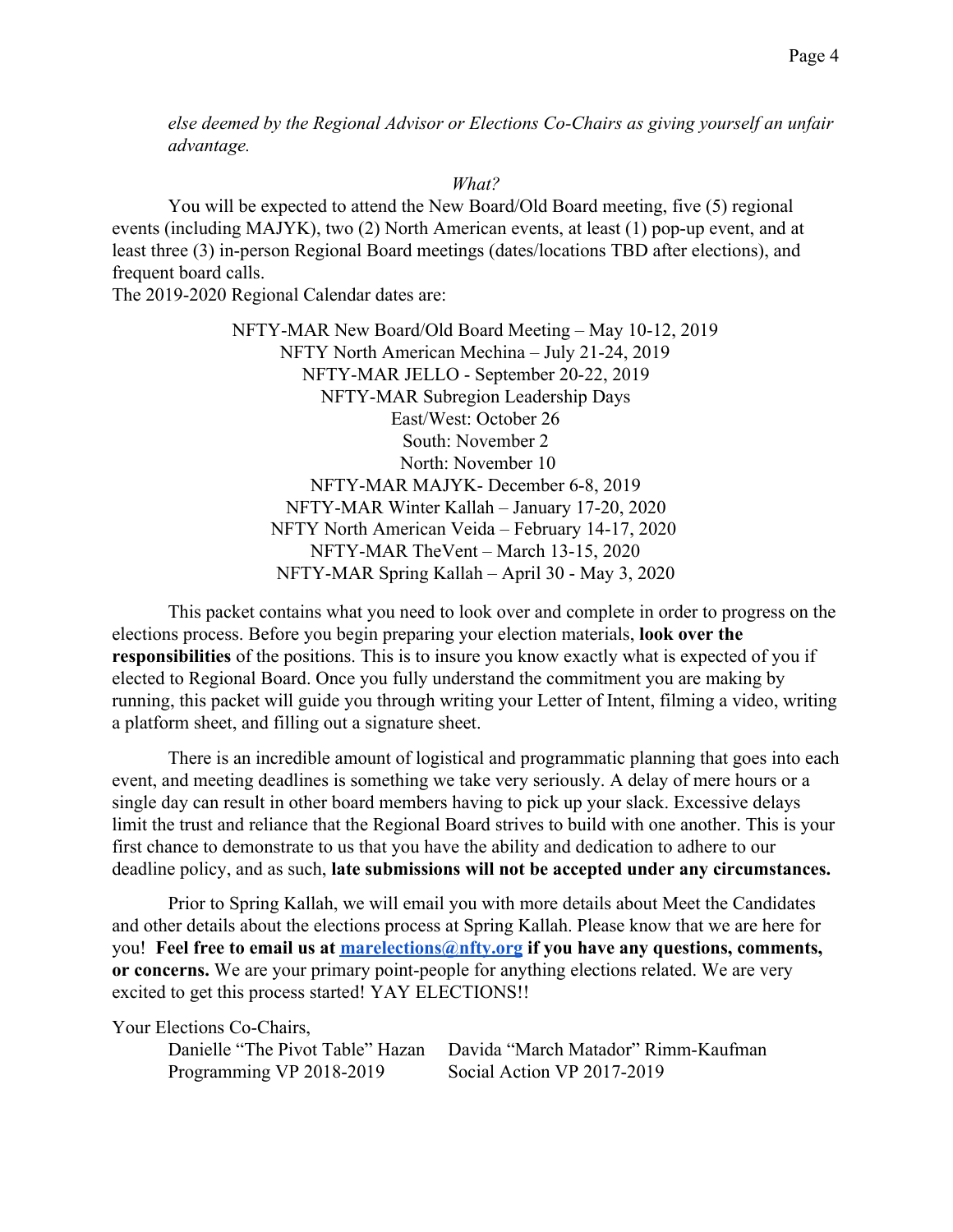## **Letter to Parents/ Guardians**

#### <span id="page-4-0"></span>Dear NFTY-MAR Parent or Guardian,

You are receiving this letter because your child has decided to run for a position on the NFTY Mid-Atlantic regional board. It is so exciting that your child feels dedicated to a Jewish youth organization and wants to explore their leadership potential!

I hope that your teen has taken the time to discuss their decision with you. Making the decision to run for regional office is easy for some, and for others it is something that they consider at great length. The reality remains that a regional board position requires a large commitment from any high school student. It may be difficult for some teens to serve on the regional board while participating in school sports, theater, or other extracurricular activities. In this light, it is very important that each candidate, as well as their parents, is aware of the demands of a regional board position.

Of course school and grades will continue to be a priority during the year that your child serves on the regional board. Your child will hopefully learn time management skills, and will keep a balance of schoolwork, NFTY, and typical high school activities. You may want to discuss with your child whether they will feel overwhelmed if faced with too many extracurricular activities, and if they will need to cut down on other time consuming activities if elected to serve on the regional board.

The time commitment that will be asked of your teen is the following:

- Attendance at **five regional weekend events and one leadership day**
- Attendance at two **mandatory North American events** (Mechina and Veida)
- Attendance at least **three scheduled in-person board meetings** (dates and locations to be determined after the election takes place) as well as **frequent board calls**
- Work to **prepare for camp-hosted regional events** and **mentor board members at temple-hosted events**
- Maintain **involvement in local temple youth group**
- **Recruitment** and **relationship building** with participants year-round
- Along with the commitments above, specific other requirements will depend on the position your child may be elected to.

Naturally, there are situations where there is a prior family commitment, or where travel is simply not a possibility. These situations will be given consideration but should be brought to my attention before elections.

The financial responsibilities of a regional board member are the following:

● **Attendance and Payment of regional events**. Regional board members pay 1/2 of the early bird cost of each NFTY-MAR event, provided they complete registration on time, and meet all deadlines in completing their responsibilities for the event. The total cost for a regional board member to attend all NFTY-MAR events for the year will be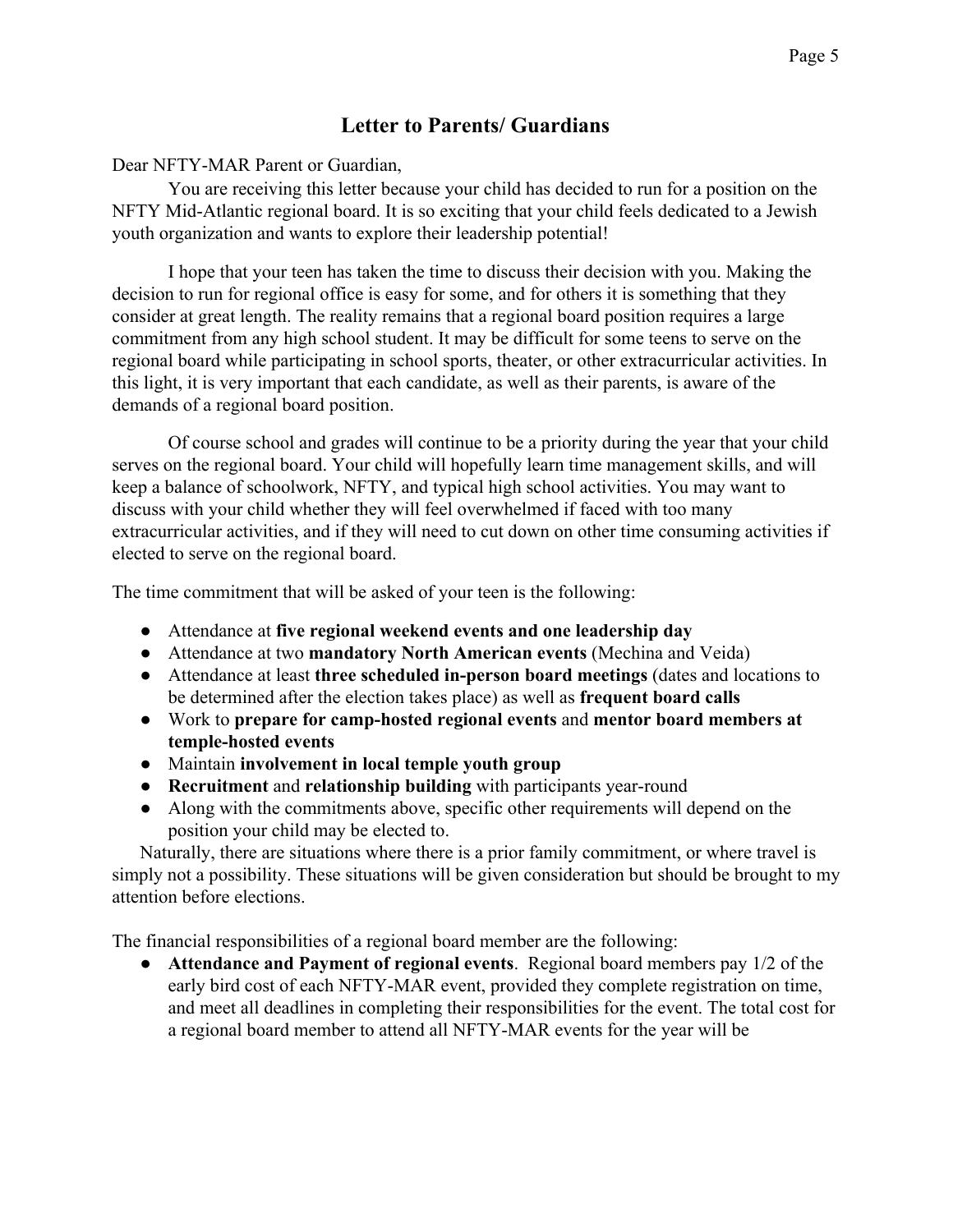approximately \$650. This estimate *does not include* two North American events, Mechina and Veida, which vary in price due to transportation costs.

- o The required events are: JELLO, Subregion Leadership Days (must attend at least one), MAJYK, Winter Kallah, TheVent, and Spring Kallah.
	- Attendance is mandatory at MAJYK for all board members, but it is free for the board to attend.
- **Attendance and Payment of two (2) North American events**. NFTY-MAR offers \$200 in scholarship dollars to each regional board member toward registration of these events. Transportation is the responsibility of the board member.
- **Travel to Regional Board Meetings**. While expenses (food, accommodations, etc) are covered while at a regional board meeting, transportation (Megabus, etc) is the responsibility of the teen.

**\*\***We never want money to be a reason why a participant doesn't run for regional board. If your family has additional financial concerns, please know that we will do everything we can to work with you and provide additional support.

Additionally, your child is strongly encouraged to spend their summer on a URJ Youth program such as learning leadership skills at URJ Kutz Camp, NFTY's Mitzvah Corps program, or as a CIT at a URJ camp. Although it is not mandatory that your child attends one of these program, it is strongly encouraged. NFTY-MAR can offer financial aid up to \$300 to help make these programs accessible to our regional board members.

The elections process is designed to challenge our candidates to think critically about their responsibilities as a regional board member, to affirm their commitment to acting in the best interest of the region, and to ensure that both the candidate and their parents are aware of what a year on regional board looks like. To this end, we strongly encourage you to have frank and honest conversations with your teen and the adults involved in their NFTY life before signing off on their intent to run.

We have a zero tolerance policy on campaigning; any candidate found to be campaigning will be immediately disqualified. No late elections material will be accepted. **Candidates who miss any of the elections process deadlines will be immediately disqualified.**

If elected, your child will be a regional officer. They are expected to follow and uphold the NFTY Code of Conduct at all times during events. If they fail to do so, they may be removed from their position in addition to receiving additional consequences.

Holding a position on the regional board can be an extremely fullling and rewarding experience. As NFTY-MAR's regional director, I will be working closely with the board to provide support, and to help them to work together as a team. This is a wonderful opportunity for your child to learn and enhance leadership, time management, and communication skills, as well as create wonderful memories. I commend your child for deciding to take the risk and run for a position.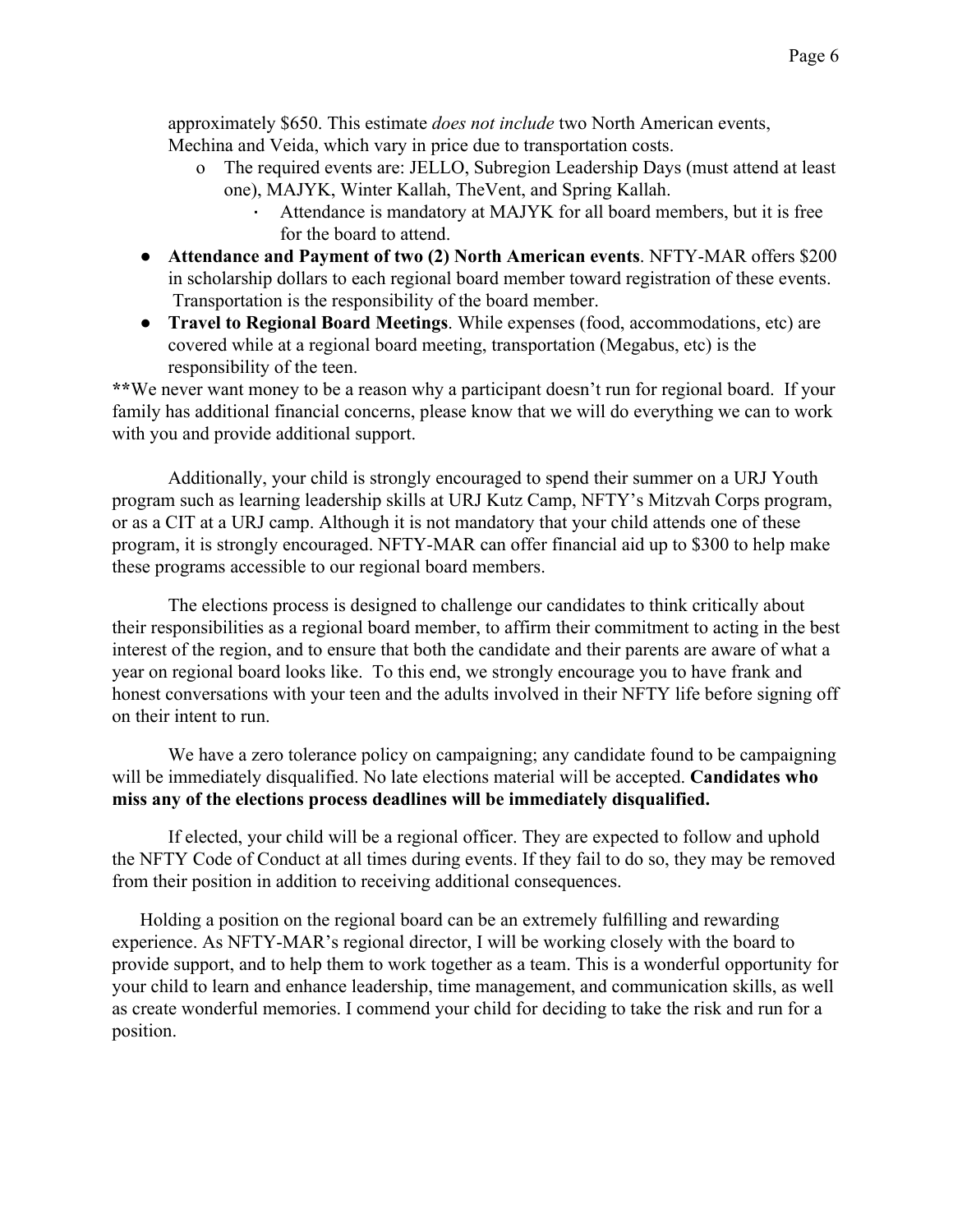Elections will be held at our *Asefah* (Board Meeting) on the first day of Spring Kallah, Friday, April 26, 2019 beginning at 9:30 AM at Camp Harlam in Kunkletown, PA. If elected, our Regional Board Installations Ceremony will be on Saturday, April 27, 2019.

Lastly, I look forward to speaking to you more about your child's decision to run for office during our Zoom (Video Conference Program) meeting. Your teen is responsible for arranging this time for all of us to speak together, which ensures that we are all on the same page regarding obligations, responsibilities, and commitments.

If you have any questions regarding positions on the regional board, please feel free to reach out to me at any time at JCameron@urj.org. I look forward to keeping communication open with the parents of our regional board members, and encourage you to be in touch at any time.

#### L'Shalom,

Jessa Cameron, Director of Youth Engagement, *NFTY Mid-Atlantic Region* (JCameron@urj.org)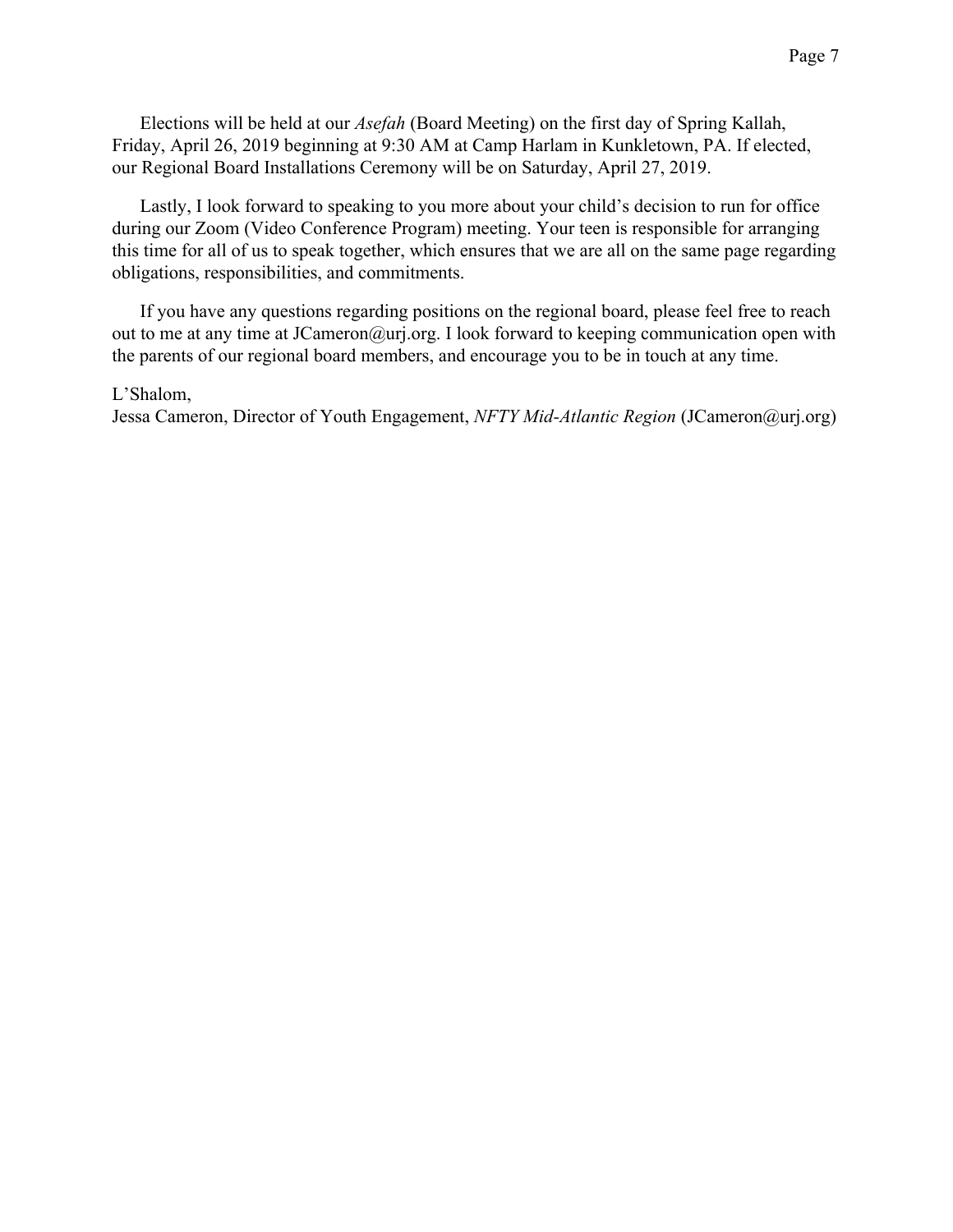# **Constitutional Responsibilities of Board Members**

<span id="page-7-0"></span>*It is not the position that honors the person, but rather the person that honors the position. –Taanit 21b*

#### **President**:

- 1. To prepare an agenda for and preside over all NFTY-MAR Board Meetings.
- 2. To guide the NFTY-MAR Regional Board in the planning and execution of their goals.
- 3. To consult weekly with the NFTY-MAR Regional Director.
- 4. To check in with each NFTY-MAR Board member at least once every two weeks.
- 5. To plan monthly regional board meetings and three in-person meetings throughout the program year in conjunction with the NFTY-MAR Regional Director.
- 6. To check in with each NFTY-MAR Board member and event chairs one week prior to any program deadline and offer assistance if needed.
- 7. To consult weekly with the hosting temple's TYG President leading up to their event.
- 8. To be directly responsible for the execution and implementation of the Constitution of this organization and any adjunctive rules.

#### **Programming Vice President:**

- 1. To oversee the planning and implementation of NFTY-MAR Regional Events.
- 2. To consult weekly with the Programming Chair for each temple hosted event.
- 3. To collect regional event programs, discuss them with the Regional Director, give feedback to the program writers, and collect final drafts.
- 4. To check in with all program writers one week prior to any program deadline and offer assistance if needed; to keep the Regional Director in the loop on program progress.
- 5. To meet with a regional clergy representative at least 6 weeks prior to every camp event to discuss programming themes and topics and explore the range of Judaic content that can be applied; to continue consulting with the regional clergy throughout the program writing process.
- 6. To implement any North American mandated programming in the Mid Atlantic Region.

#### **Social Action Vice President:**

- 1. To implement a social action program at each regional event.
- 2. To oversee the coin jugs throughout the year, keeping track of all money raised, depositing the coins into the bank, and making a check out to NFTY-MAR.
- 3. To educate the region on charitable options, and to select a non-profit cause to donate to throughout the year.
- 4. To oversee the social action fundraising at Winter Kallah, including, but not limited to, the social action service auction.
- 5. To build relationships with other Jewish organizations, including, but not limited to, the Religious Action Center, to plan social action projects outside of regional events.
- 6. To solicit and collect entries to the MAPA and other social action awards, and select a winner to be announced at Spring Kallah.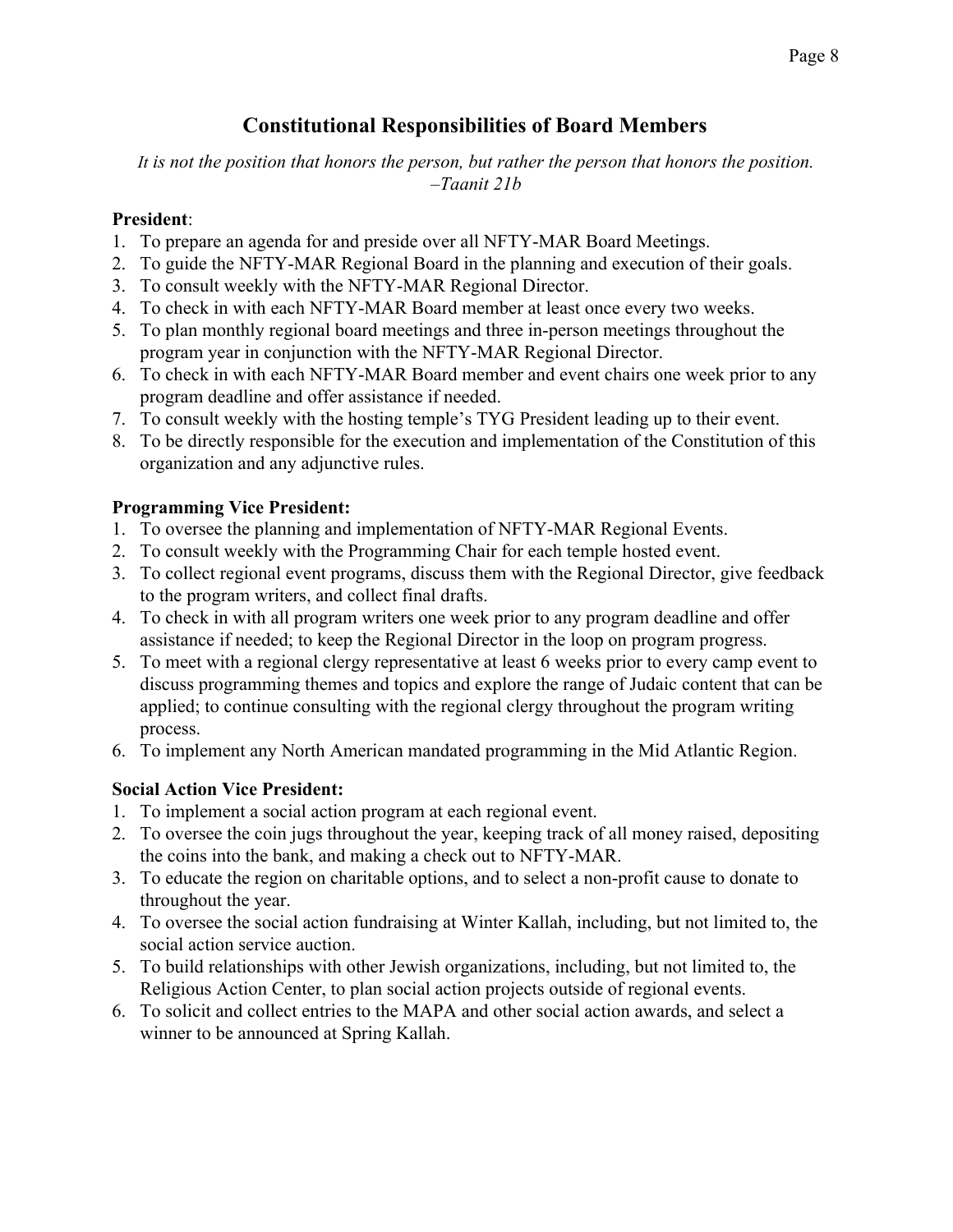#### **Religious and Cultural Vice President:**

- 1. To keep all members of NFTY-MAR informed on various religious and cultural issues and the NFTY Study Theme.
- 2. To oversee the planning and implementation of all worship services at Regional Events.
	- a. To include other NFTYites and Board Members in the planning of services when appropriate, but to be the person to put together service packets, sit on the bima, and lead the service.
	- b. To communicate with the Song Leading Chairs and to consult with them weekly between the meeting and the event.
	- c. To communicate with the T'filah Chair of all temple hosted events, checking in with them weekly leading up to the event.
	- d. To ensure that the T'filah Chair of a temple hosted event and the head song leaders are in touch regarding musical needs for services at least six (6) weeks prior to the event.
	- e. To find Torah readers for camp events, and to consult with T'filah Chair if they need help finding Torah readers for temple hosted events.
	- f. To be the liaison to the Spiritual Engagement Committee and ensure that d'vars are being written for each NFTY regional event.
- 3. To meet with a regional clergy representative at least 6 weeks prior to every camp event to discuss service themes and topics, get copies of the Torah portion readings, find out any additional rituals that will take place during the coming event, and explore the range of Judaic content that can be applied to programs as well; to continue consulting with the regional clergy throughout the service writing and planning process.

#### **Communications Vice President:**

- 1. To take minutes at all NFTY-MAR Regional and General Board Meetings, and publish them (email to Regional Board and post on NFTY-MAR website) in a timely fashion.
- 2. To publish The Mouth, the newspaper/video blog of NFTY-MAR, after each event.
- 3. To solicit entries to the NFTY-MAR blog from MARites.
- 4. To work closely with the Regional Director on maintaining the NFTY-MAR website.
- 5. To work closely with the Media & Merchandise Committee (M&Ms) to design new merchandise, as well as run Canteen at every regional event.
- 6. To work with M&Ms to ensure that photos are taken at every event, and to publish an official photo album to the NFTY-MAR Facebook Page within one (1) week of every regional event.
- 7. To help plan a variety of different fundraising opportunities throughout the year to raise money for the NFTY-MAR Scholarship Fund, outside the Winter Kallah activities.
- 8. To work closely with the Regional Director to order merchandise and manage the budget.

#### **Membership Vice President:**

- 1. Serve as a resource to all TYGs in the Region on all matters pertaining to NFTY and NFTY-MAR.
- 2. To actively participate in the North American MVP network.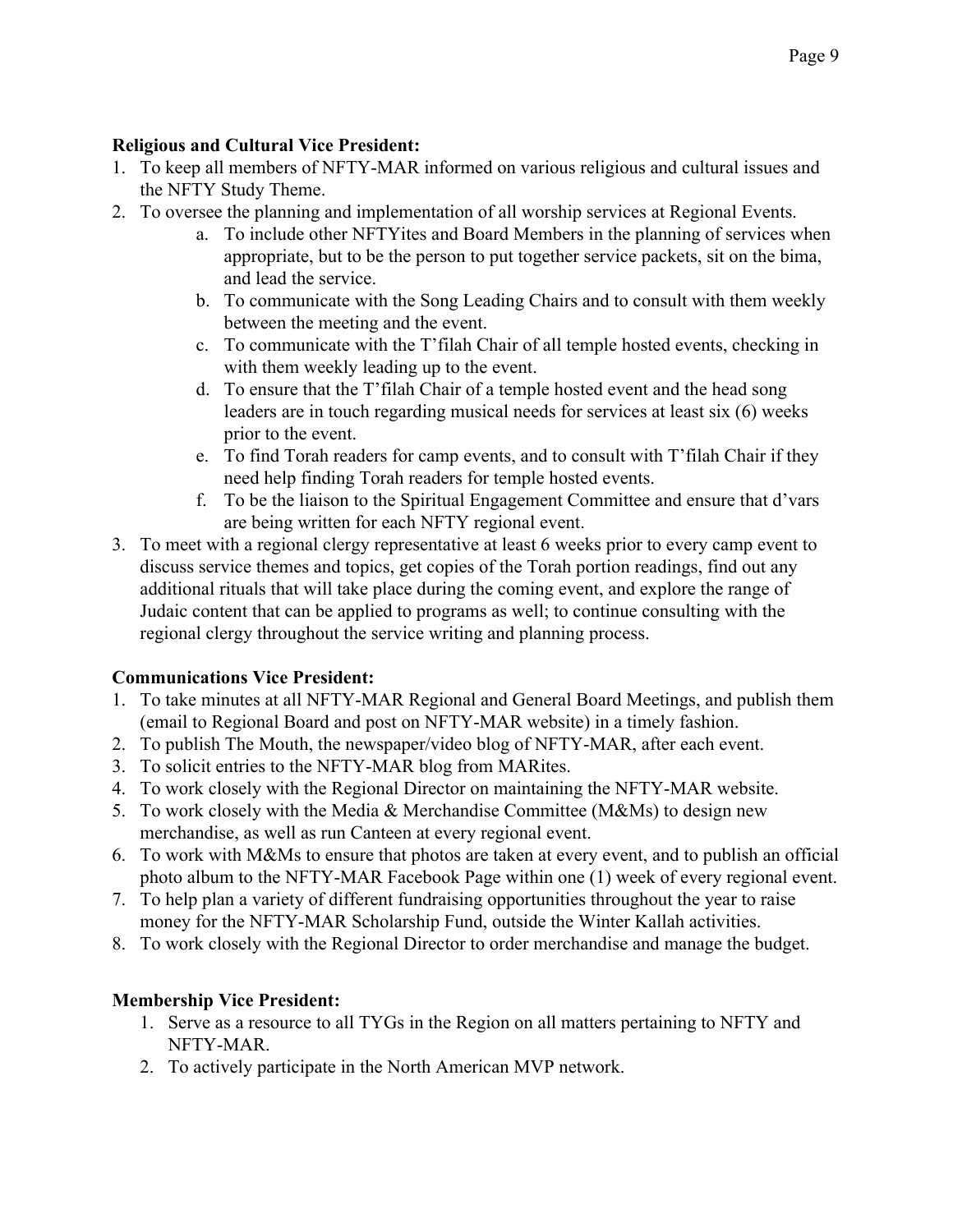- 3. To build relationships with other local Jewish organizations in the Mid-Atlantic Region
- 4. To work with the Membership Subregional Assistant Committee (mSAC) to actively recruit in each sub-region.
- 5. To plan and execute, with the help of their regional mSAC, at least 3 sub-regional or "pop-up" events.
- 6. To maintain and present the Mid-Atlantic Membership Awards (MAMAs)
- 7. To maintain the MAR regional Membership Vice Presidents Network.

#### **It is the responsibility of ALL NFTY-MAR REGIONAL BOARD MEMBERS:**

- 1. To attend all NFTY-MAR Regional Board Meetings.
- 2. To attend all NFTY-MAR Regional Events.
- 3. To submit registration for events on time, and to meet all programming deadlines.
- 4. To communicate with the Regional Director and the Regional Board on a regular basis.
- 5. To participate in the North American network for their position.
- 6. To maintain the regional network of TYG board members for their position.
- 7. To communicate with and serve as a resource to all TYGs in NFTY-MAR.
- 8. To encourage attendance at NFTY-MAR Regional Events.
- 9. To help ensure that the B'rit K'hilah is followed at Regional Events.
- 10. To serve as role models for all members of NFTY on a local, regional, and North American level, and to appropriately represent NFTY-MAR to others.
- 11. To maintain involvement with their home TYGs on a regular basis.
- 12. To strengthen and develop leadership within the region.
- 13. To serve as a liaison between youth and adult leadership.
- 14. To support other board members.
- 15. To attend NFTY's Mechina and Convention and serve as a representative of NFTY-MAR.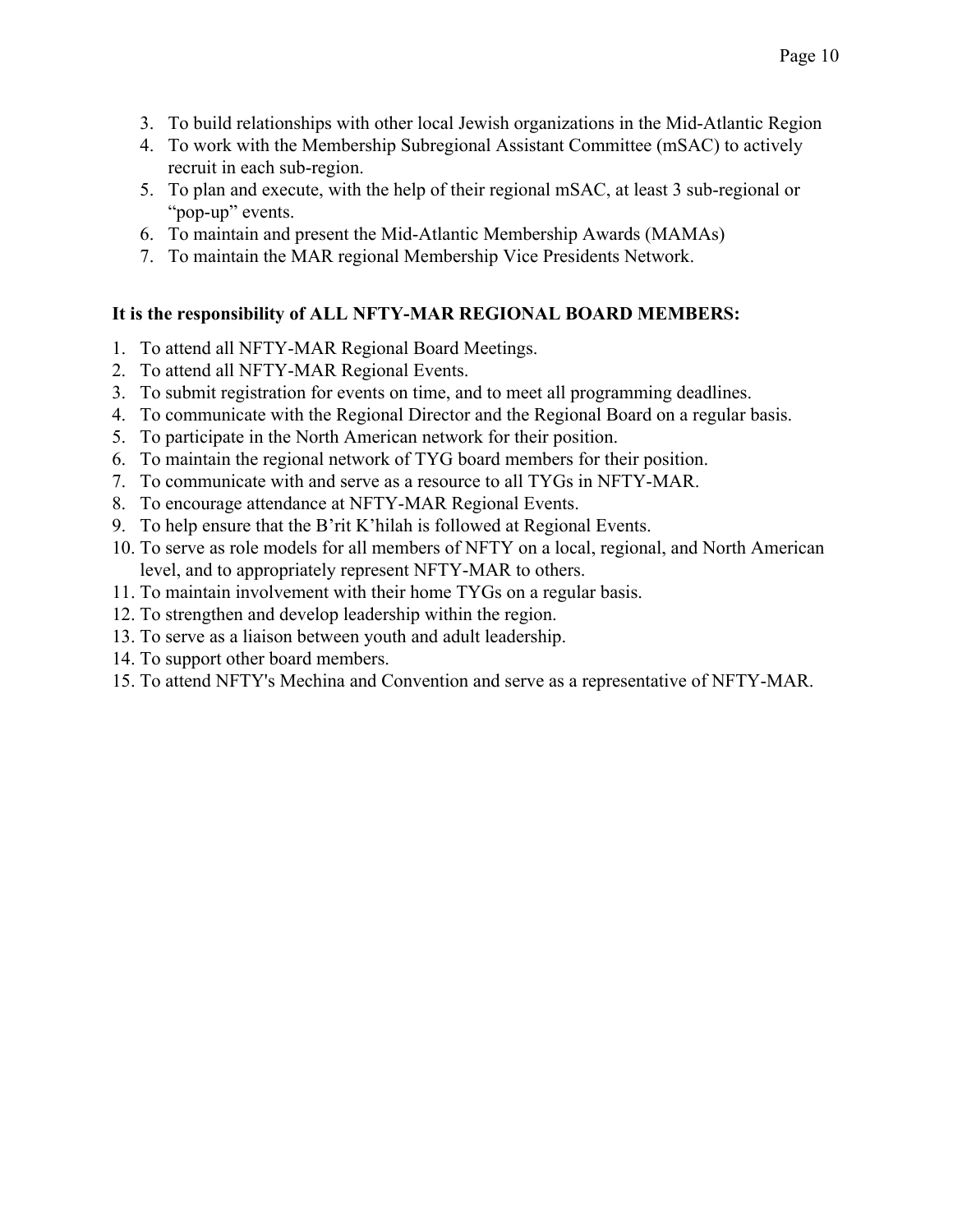#### **General Expectations of NFTY Board Members**

<span id="page-10-0"></span>*"It is not the position that honors the person, but rather the person that honors the position"* - Ta'anit 21b

*Role Model* – Recognize that members of NFTY-MAR look to you to set an example. Be aware of your behavior and attitude at all times, even when you are not actively leading. Lead by example, even more so when it comes to issues outlined in the NFTY *B'rit Kehilah.*

*Approachability* – Regional board members need to be approachable at all times. NFTYites should know how to reach you. At NFTY-MAR events, it is easy to spend your "down" time with participants you already know or other members of the regional board, but it is important to remember that you now represent the whole region, and everyone should have access to you. There are always new people to meet and get to know.

*Attendance* – As a role model, you should be attending NFTY-MAR events, NFTY North American events, and other URJ programs (when applicable). School and family should always be your first priority, but by running for NFTY-MAR regional board you are making a commitment that **NFTY-MAR will be your primary extracurricular activity.**

*Communication* – It is expected that you will maintain open lines of communication with your fellow board members, regional advisor, and region. You will respond to all emails regarding NFTY within 24 hours, even if to say that you are forwarding the question to someone else, or that you need more time to respond adequately.

**NFTYite 1st , Board Member 2nd , Position 3rd** – The motto of the NFTY-MAR Regional Board. This means that you will remember that you are first and foremost a NFTYite, just like all other NFTYites. **Election to Regional Board means that you are in a position to learn a great deal from the experience, not that you automatically know more than the rest of the region.** Being on board means that you will be a team player, act in the best interest of the board, and be willing to work beyond your official duties. While important, the last piece is your specific position.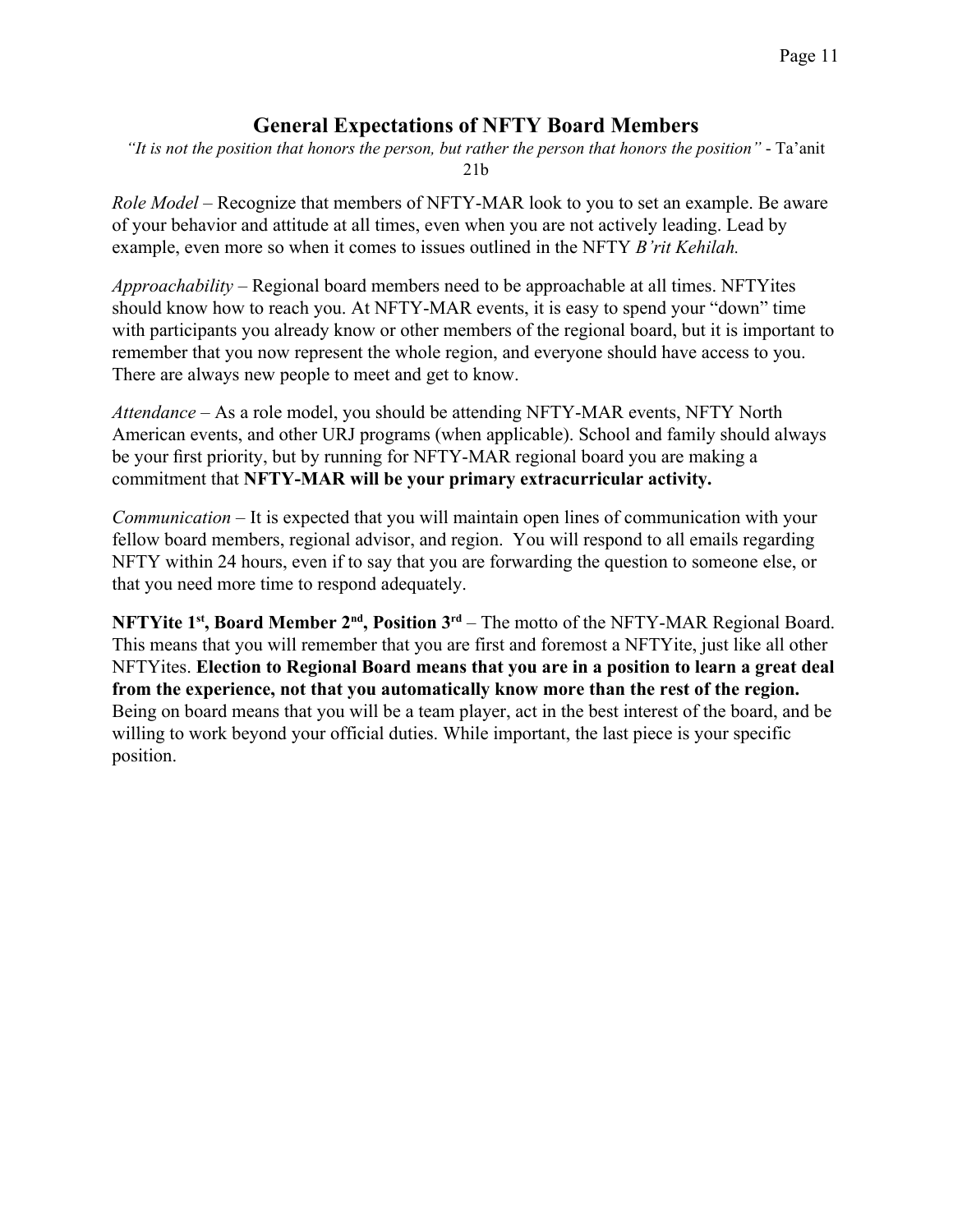# **Excerpts from the NFTY-MAR Constitution**

#### <span id="page-11-0"></span>ARTICLE SIX: Executive Board

Section A. The business between meetings of plenary shall be conducted by the Executive Board with the guidance of the Regional Advisor and Regional Clergy.

Section B. The Executive Board shall consist of the elected officers. The elected officers shall be voting members of the Executive Board, not including the President, except in the event of a tie-vote in which case the President serves as the tiebreaker.

Section C. There shall be a minimum of three (3) board meetings a year, including Spring Executive Board Meeting to plan for the year and Meetings directly before LEAD (Leadership Exploration and Development) and Winter Kallah.

Section D. The NFTY-MAR Executive Board duties include:

- 1. To be a member of the North American General Board, to serve actively in respective North American Networks, and to keep the delegates at MAR plenary sessions aware of NFTY policies and movements
- 2. To prepare resolutions and legislation for the plenary sessions.
- 3. To implement programs set up at the plenary sessions.
- 4. To report to the attending body at Winter Kallah in formal board reports.
- 5. To follow established procedures set by the Regional Kallot Planner for the execution of all regional temple-run events.
- 6. To approve appointments by the President.
- 7. To act on behalf of the region at all times.
- 8. To attend all regional events and board meetings, barring circumstances deemed acceptable by the Regional Advisor and/or President with reasonable advance notice given.
- 9. To work collaboratively writing programs and services etc. for all board-run events along with respective Cabinet Members.
- 10. To serve as a liaison to specific Cabinet positions, determined at Spring Executive Board Meeting.
- 11. To plan and execute meetings for their respective networks in NFTY-MAR at least twice per programming year during the course of regularly scheduled regional events.
- 12. To work with his/her successor between Spring-Elections Kallah and the first Executive Board Meeting after Spring-Elections Kallah.
- 13. To aid and observe their successor and to acquaint them with the NFTY-MAR procedure.
- 14. To participate actively in his/her own local TYG.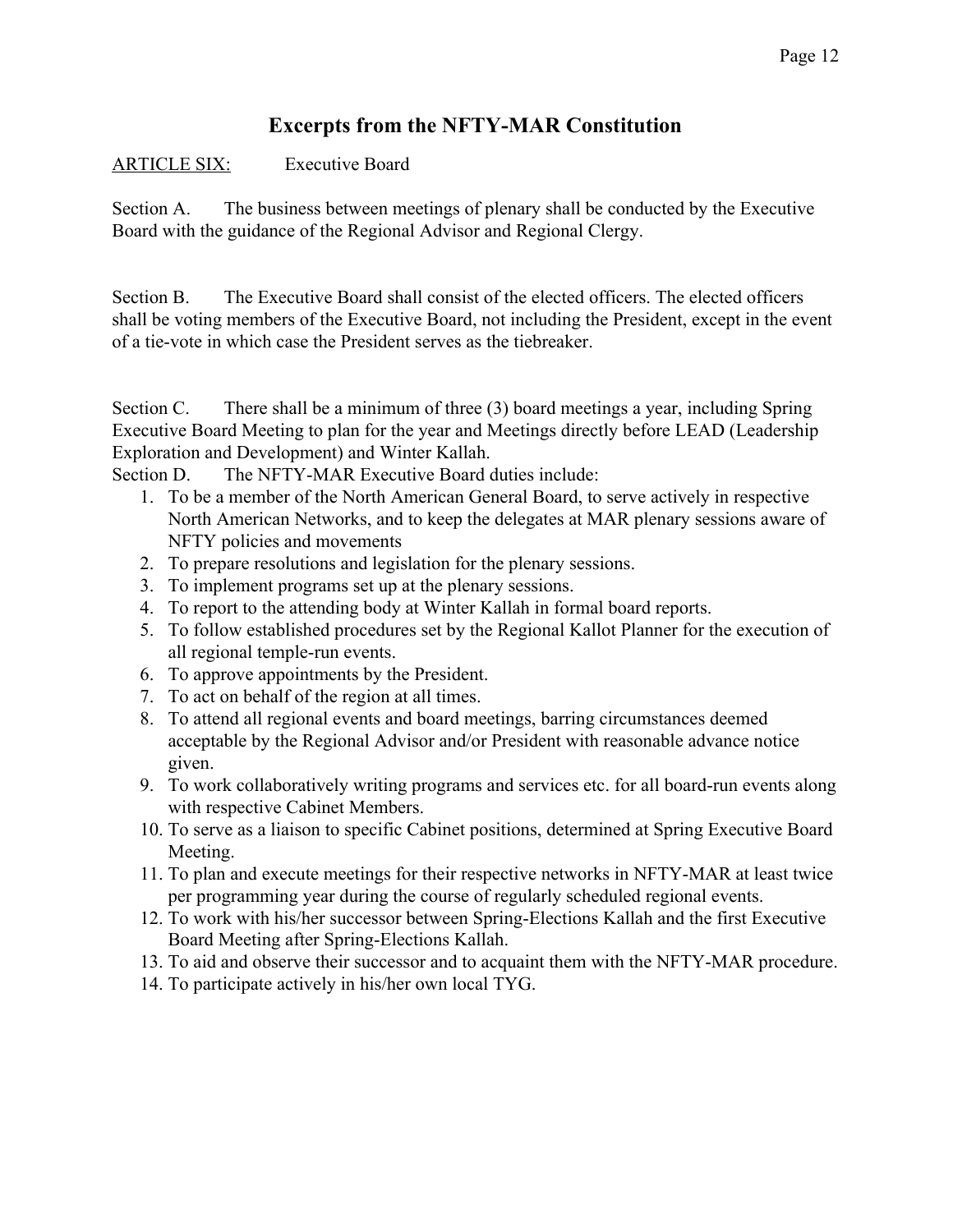# **Detailed Guidelines**

#### **Declaration of Candidacy, Brief Bio and Photo- March 25th**

<span id="page-12-0"></span>Prospective candidates must **declare their intention to run**, in writing, to the NFTY-MAR Elections Co-Chairs, Danielle Hazan and Davida Rimm-Kaufman, as well as the NFTY-MAR Regional Director, Jessa Cameron, no later than **March 25th.** Please send the following in an email to [marelections@nfty.org.](mailto:marelections@nfty.org)

- A declaration of candidacy, including position and (potential) drop-down position. Keep in mind, **you can only drop down to a position in lower gavel order than your primary position.** To see gavel order, check out page 21. Your declaration can just be a sentence.
- An approximately **75-word bio** to introduce yourself to the region. Please use first person and include your preferred pronouns. For example, "I'm Bob Ross (he/him), and I like to paint."
- A **square photo.** Choose whatever photo you like, as long as you are the only person in the photo. Please crop it into a square before sending.
- Answers to **two mixer questions.** Please paste the question into the email, along with your answer.
	- What is your superpower? (Required)
	- What item would you be on a salad bar?
	- What is your favorite type of weather?
	- What is your favorite "Would You Rather" question?

#### **Signature Sheet - April 2nd**

Being on regional board is a big commitment. It is necessary that the people that support you are on board (no pun intended) with you running. To run, you are required to have conversations with the board member who currently holds the position you're running for (including drop downs if necessary), a member of your temple's clergy, your TYG advisor, and MAR's Regional Director. These people must sign off on your candidacy. The signature sheet can be found [here](#page-18-0).

- To set up a call with a current regional board member, contact them at their NFTY [email](#page-20-0).
- If you do not belong to a TYG or do not currently have an advisor, your clergy-member or another MAR youth advisor can sign that section of the sheet.
- For Jessa Cameron (Regional Director) to sign off on your sheet, you must have a call with both your parents and Jessa. This call is to ensure that everybody is on the same page as far as time commitments, financial obligations, and the standard to which we hold our board members. It is **YOUR RESPONSIBILITY to set up this meeting** by emailing Jessa  $(\overline{JCameron@uri.org})$ . Without this call, Jessa will not sign your candidacy sheet, resulting in your disqualification as a candidate. All calls with Jessa will take place between **April 4th - 10th** (no calls during Shabbat). You will receive your final signature after that call.
- If someone is signing off from afar and cannot provide a physical signature, please have them email marelections (@nfty.org, including the candidates name, their role, and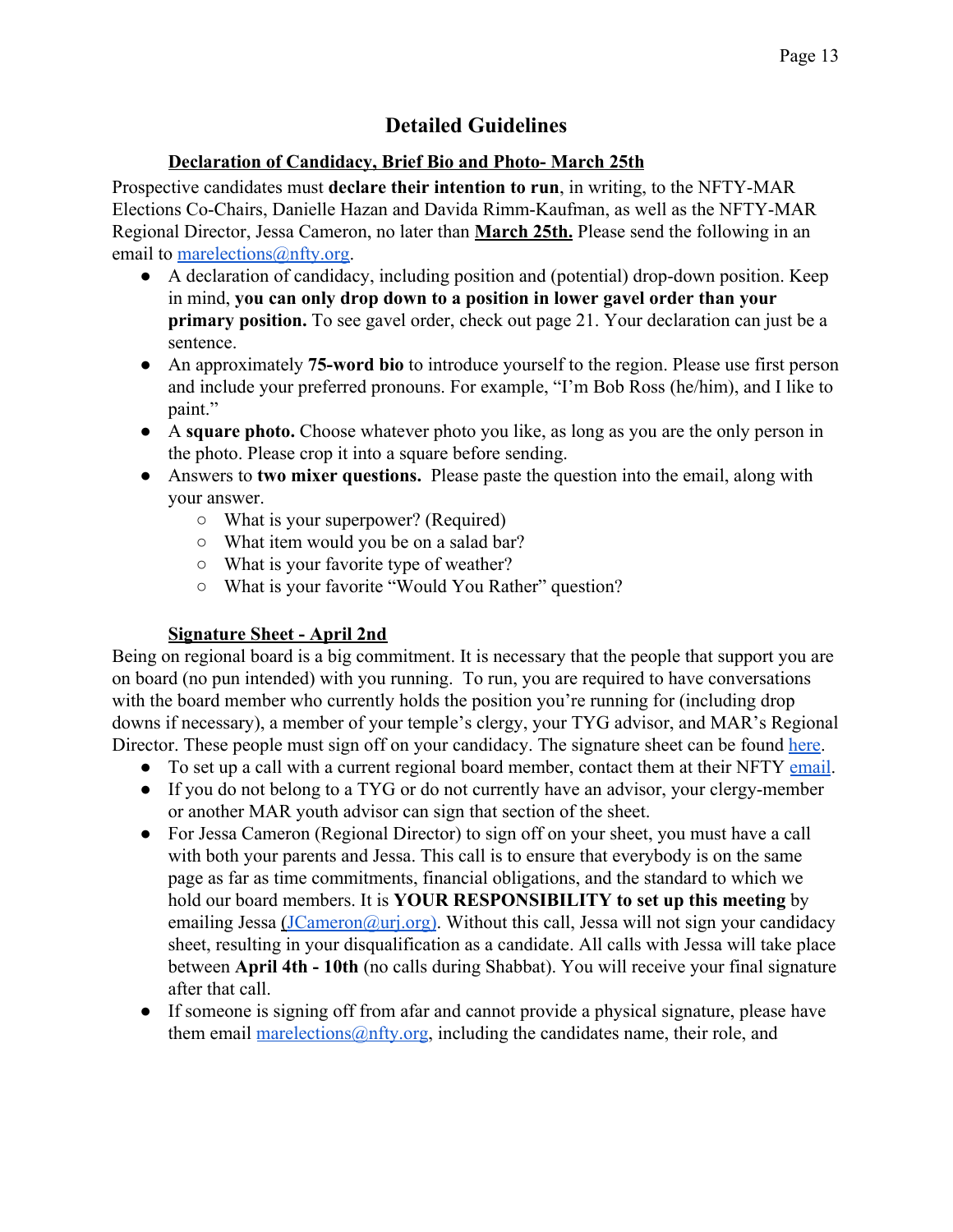whether they sign off or not. Like the physical signatures, these emails must be received by **April 2**.

• Please send a photo or scan of your physical signature sheet to  $\frac{\text{marelections}(a)}{\text{mtry.org}}$  by midnight of **April 2**. We understand Jessa's signature will not be included on this.

## **Letter of Intent - April 2nd**

A Letter of Intent is used to outline a candidate's platform and their vision for the region if elected. It should include a summary of what they intend to do in the upcoming year, why it is important NFTY-MAR, and any other information deemed relevant. The letter should be formatted with **one-inch margins** on each side and be written in **12 point Times New Roman** font.

The letter should also answer the following guiding questions based on position. While they don't need to be exact responses, the questions are helpful in targeting your letter to items that participants will be looking for in a candidate. In addition, if you would like to use some of your space to include answers to these questions for your drop-down position, you are welcome to do so, but we encourage the majority of your Letter of Intent to focus on your main position.

- **For Everyone**:
	- What strengths and ideas do you have to be able to work as a general board member, beyond the responsibilities of your appointed position?
	- How do you expect to balance being both a peer and a leader in the region?
- **President**
	- What "vision" do you have for the future of the region?
	- What particular strengths do you have that would make you a strong candidate for President?
- **Programming Vice President**
	- What are your programming-related goals for the 5779-5780 year and how do you plan to implement them?
	- What strengths do you possess that have that would make you a strong PVP?
- **Social Action Vice President**
	- What are your social action related goals for the 5779-5780 year and how do you plan to implement them?
	- What strengths do you possess that have that would make you a strong SAVP?
- **Religious and Cultural Vice President**
	- What are your religious and cultural related goals for the 5779-5780 year and how do you plan to implement them?
	- How would you bring religion and culture into every aspect of NFTY-MAR, not just during services?
- **Communications Vice President**
	- Despite most TYGs sending at least a handful of members to NFTY-MAR events, there can often remain a disconnect between the less-involved TYGs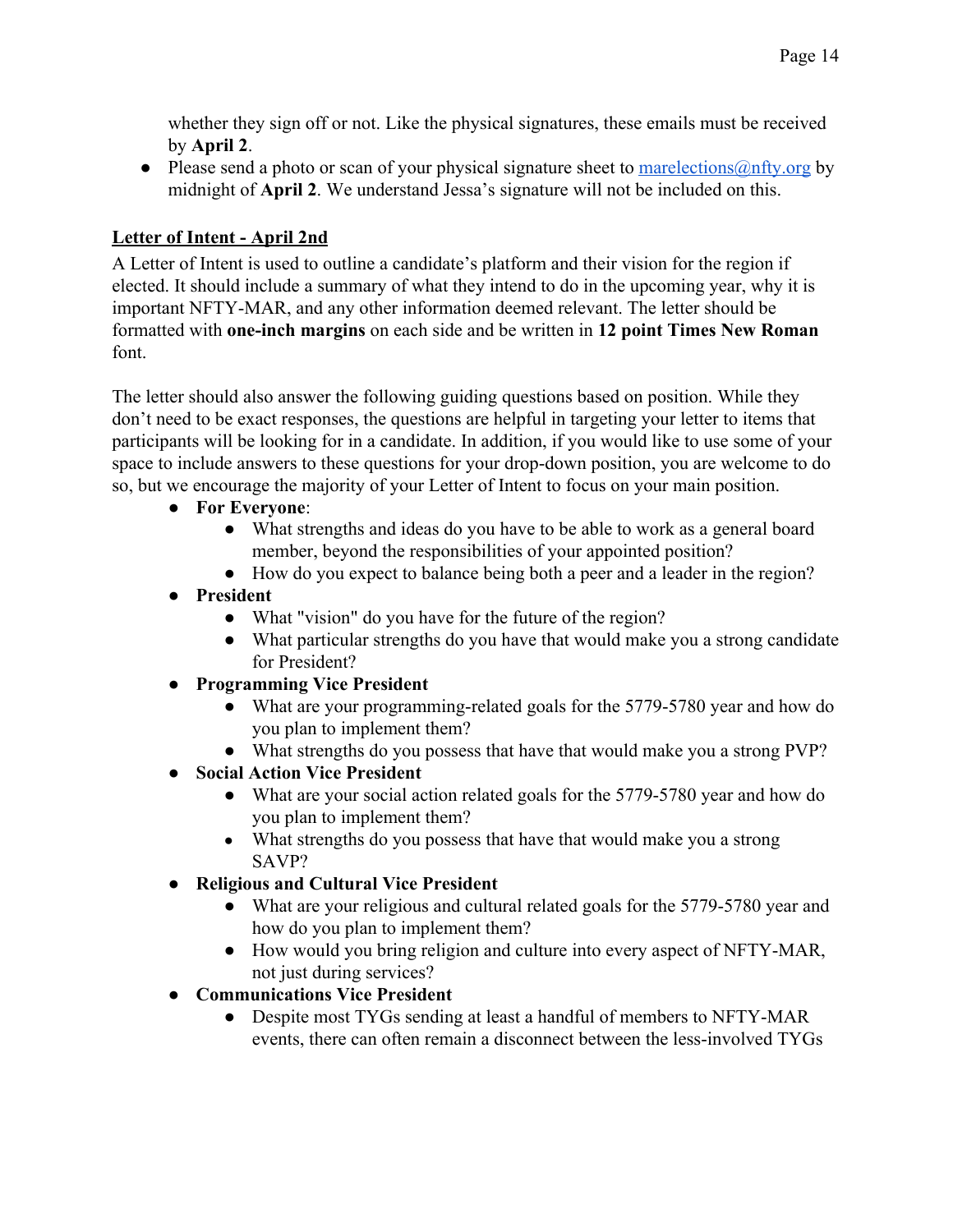and the region as a whole. How would you use communication to ensure that those TYGs are connected to and informed about the region as a whole?

- What strengths do you possess that have that would make you a strong CVP?
- **Membership Vice President**
	- What are the biggest membership obstacles facing MAR? How are you going to face these issues?
	- What strengths do you possess that have that would make you a strong MVP?

#### **Since your Letter of Intent will become public domain, please do not use any personal information such as personal emails, Twitter handles, screen names, phone numbers, etc.**

Please send your Letter of Intent to marelections @nfty.org along with the **signature sheet** outlined above on **April 2nd**.

#### **Speech - April 11th**

Candidates are required to prepare a video speech to be shared to the region. Candidates for any Vice President position will be allowed a speech no longer than **two and a half (2.5) minutes** in length. Candidates for President will be allowed a speech no longer than **three (3) minutes** in length. Drop drown speech videos will only be played at the event as they are needed, not publicly posted online. Drop down speeches for any position will be allowed no more than **one and a half (1.5) minutes.** The speeches must be done in one take and contain no editing. Please make sure the volume works and that your video is clear and free of distractions.

There is a specific process that must be followed to make sure videos are correctly posted and **can only be viewed after elections materials are public on the website**. The steps are as follows:

- Upload your speech to Vimeo.com by midnight on April 11th.
- Name your speech something random and unrelated to NFTY, such as "I love dogs"
- Change your Vimeo name (under settings) to something other than your name, such as "Dog Lover". In addition, make sure you don't have a profile picture.
- Send the video link to [marelections@nfty.org](mailto:marelections@nfty.org) by midnight on April 11
- You will receive an email close to when the elections materials will be posted on the MAR website. This email will remind you to change the name to something more professional.
- **Do not share your video with others until it is posted on the NFTY-MAR website.** This is considered a form of campaigning, and will result in disqualification. When the elections co-chairs receive your video, there should be fewer than 3 views on it.
- For drop-down videos:
	- o Post your video to Vimeo, make it private, and add a password. When you send the links to the elections email, please include the password.

Posting videos can be a complicated process. If you have any questions, feel free to contact [marelections@nfty.org.](mailto:marelections@nfty.org)

#### **Program Summary- April 11**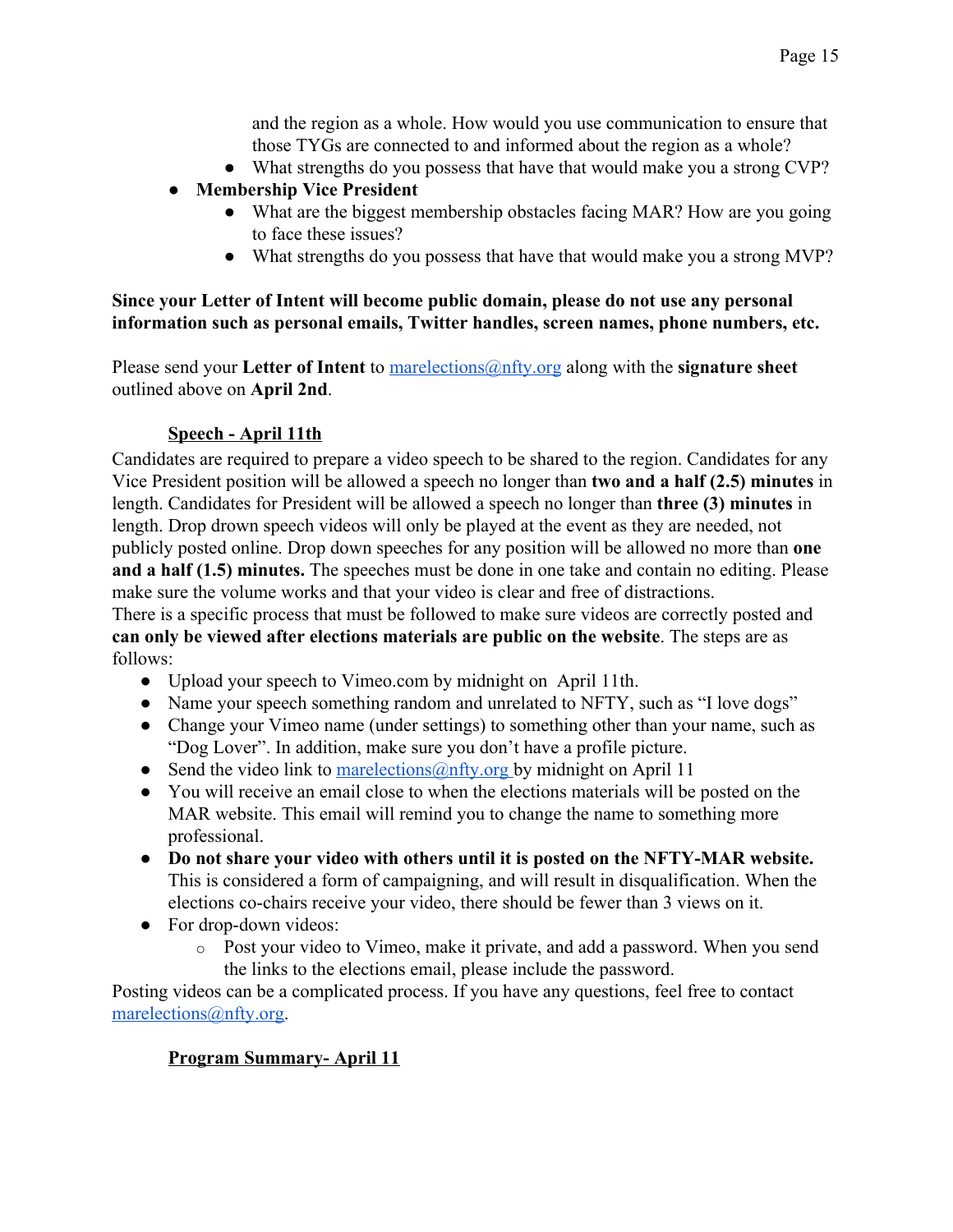Candidates are required to write a brief, program summary. The purpose is to show the region what type of programming you think is engaging and important. Your program can range from from a service, mixer, discussion, or anything else. Please make it something feasible that could be easily implemented at a MAR event.

- Write 200-500 words describing a program you would like to have at a regional event. Make sure to include the purpose behind the program, and what specific activities participants would do.
- If you have already written a program you're proud of, you can submit a summary of it. However, please make sure that you are the only author of the original program.

If any materials are missing after April 11th, your candidacy will be nullified.

## **Platform Paper - April 21st for Jessa to print it OR April 25th (Spring Kallah) if printing yourself**

Each candidate is allowed to create a fun, colorful position paper that can be distributed during the "Meet the Candidates" session. **This should be no longer than one page, single-sided.** The candidate will give the print-outs to the elections chairs the Thursday of Spring Kallah. If Jessa is not printing it, the sheet does not need to be emailed to the elections chairs before Spring Kallah. Platform sheets typically include a brief bio, some photos, and your major platform points. If you are dropping down, you may only have one sheet. It is up to you which platform points to include, but please make sure the sheet includes the drop down position.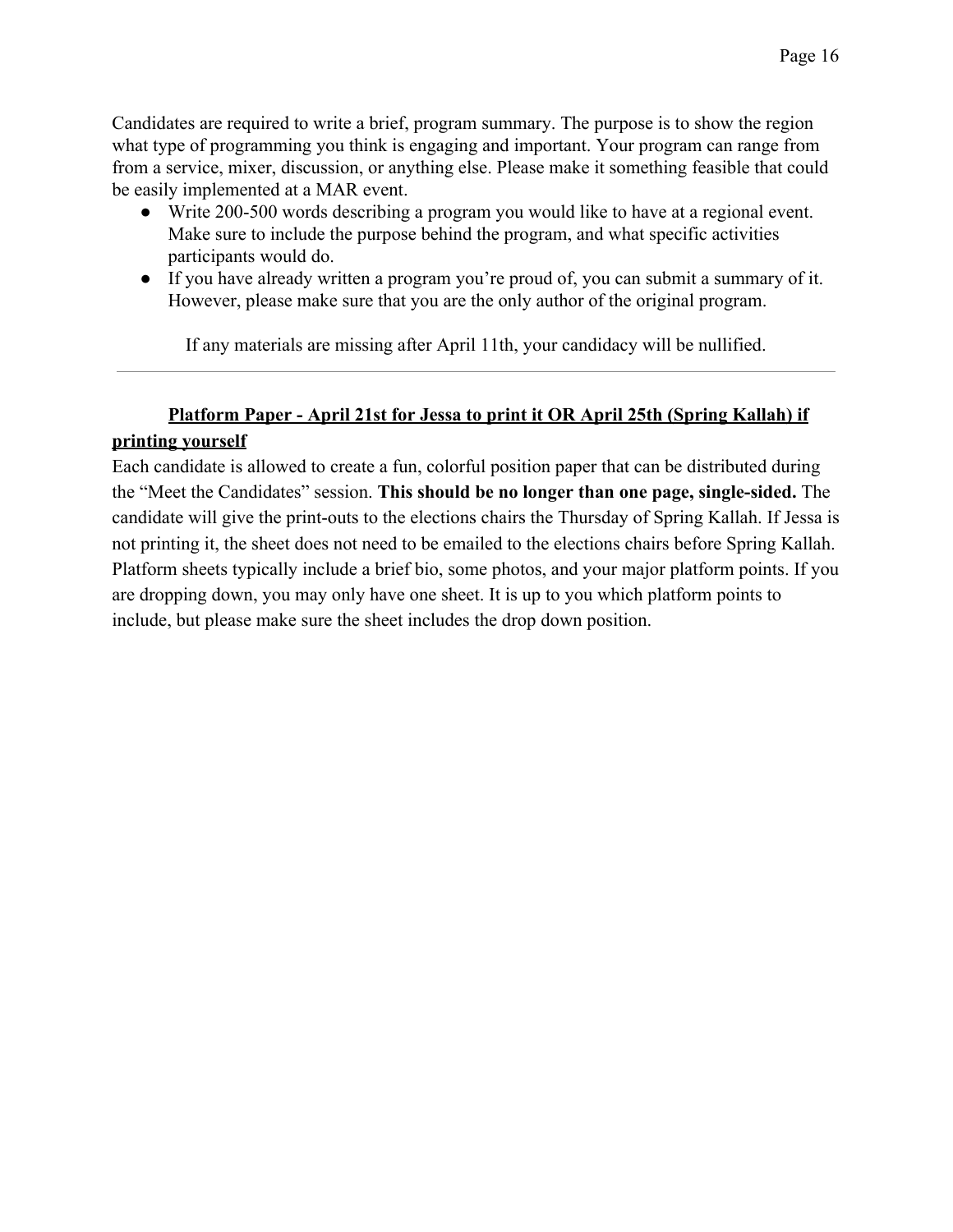# **NFTY-MAR Regional Board Election Guidelines**

<span id="page-16-0"></span>We strongly encourage you to take a lot of time to discuss running for regional board with your parents, as well as to consider which position you'd like to run for, and which, if any, to drop down to. Please take a few days after receiving this packet before you make any final decisions. In particular, please look through the **[Specific Responsibilities of Board Members](#page-7-0)** section thoroughly!

The step by step procedure to run is outlined above in the **[Detailed Guidelines](#page-12-0)** section.

## **Elections**

- Elections will proceed in gavel order on Friday morning of Spring Kallah.
- Delegates will mark their votes on an official ballot. The official ballot will include an option for each candidate, a no-vote option, and an abstention option. The NFTY Constitution requires a simple majority to elect. Please familiarize yourself with election procedures outlined in the NFTY Constitution and the outcomes of each option.
- Ballots will be counted by the current NFTY-MAR President and NFTY-MAR Regional Director.
- The candidates will be informed of the outcome in the "holding tank" before it is announced to the region.

## **What a Candidate Cannot Do (At Risk of Disqualification)**

Each of the following guidelines is subject to the discretion of the election Co-chairs and the NFTY-MAR Regional Director. We offer these guidelines to provide candidates with a clear understanding of what is and is not permissible. If you have a question about the appropriateness of any of your actions or materials, consult the NFTY-MAR Election Co-chairs or Jessa Cameron.

- Intimidating, in any way, someone else who is running for the position you plan to run for (before, during, or after elections).
- Speak poorly about another candidate or distribute and share inappropriate or negative material about any candidate.
- Distribute material to any MARite that discusses the voting procedure in attempt to sway/affect that person's vote. (e.g., material may educate about the candidate's platform, but may not say, for example, "vote for me," "I am the best candidate").
- **● Contact including by means of telephone, e-mail, text messaging, or other social media, etc. – any MARite (including other candidates) to initiate conversation about the election and its process.**
- $\bullet$  Distribute material outside of the event during which elections are held (e.g., email delegates, post material pertaining to the election on blogs, social networking sites, snail mail material, etc.).
- Distribute material that is not paper-based/written. Platform papers are allowed, but pins and other promotional material are not. The material is meant to educate, not advertise.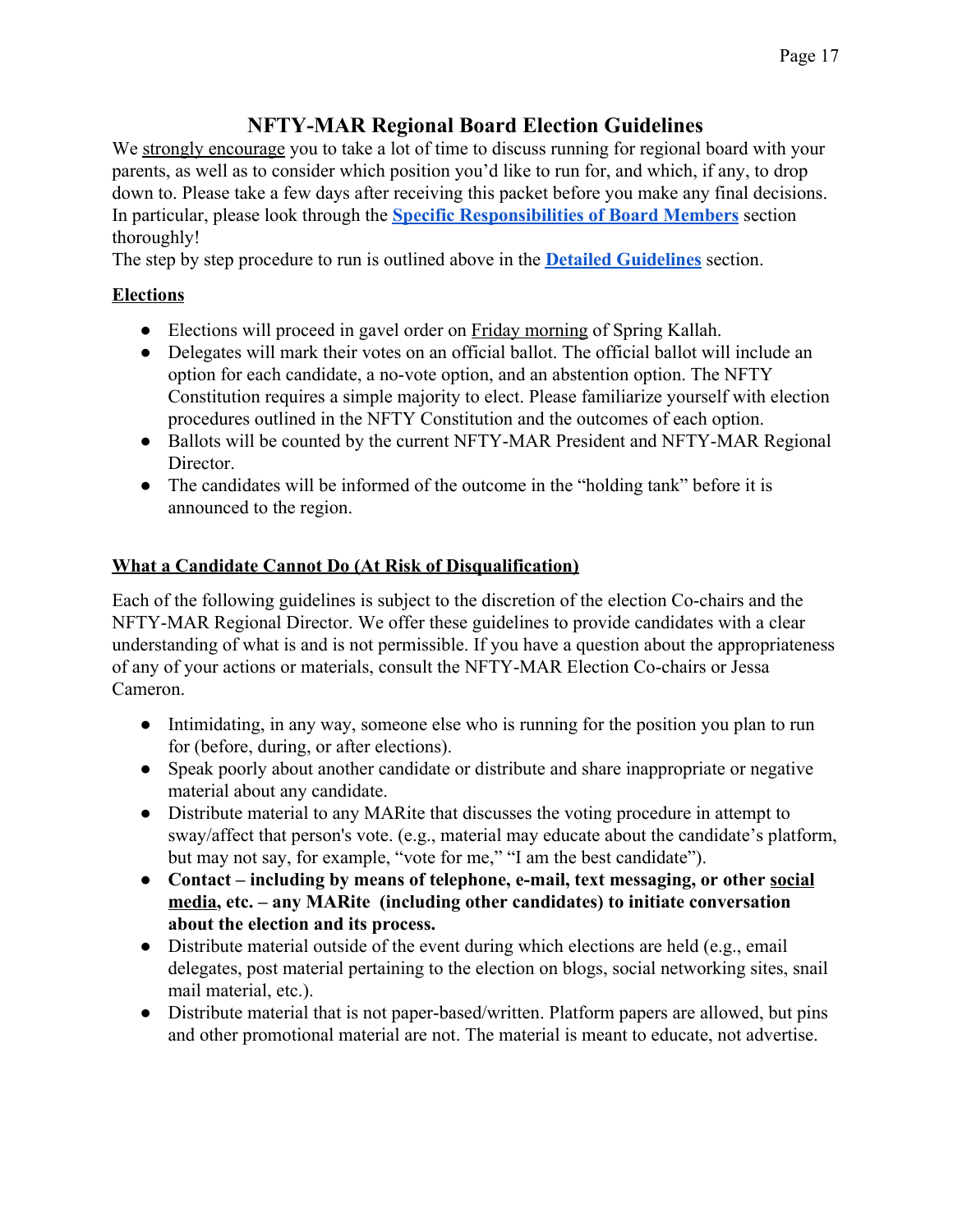The ONLY permissible material to be handed out is the platform paper, which may ONLY be distributed during Meet the Candidates.

- Use network email threads or Facebook groups as a forum for campaigning in any way.
- Contact delegates from other TYGs in an effort to block vote.

Completed forms are due by **April 2nd**. Jessa's signature will be given after your call with her and is not needed by this deadline. All candidates should have declared their candidacy by this time, and **no elections materials will be accepted late.** All finished elections materials should be emailed to: marelections@nfty.org

Questions regarding elections procedures should be directed to Danielle Hazan and Davida Rimm-Kaufman, the 2019 NFTY-MAR Elections Co-chairs, at marelections@nfty.org.

*B'hatzlacha – Good Luck!*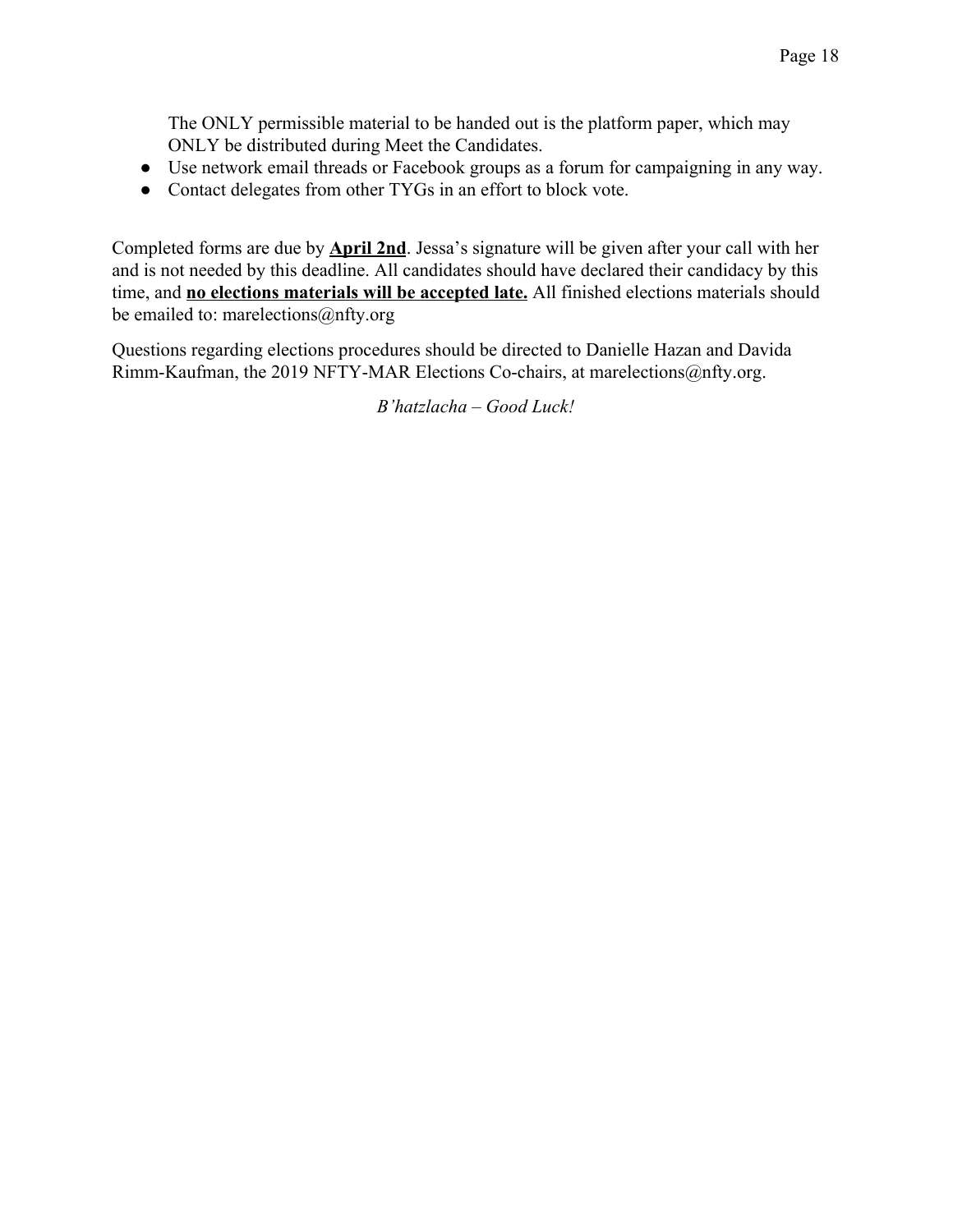## **2019-2020 Regional Board Candidate Signature Sheet**

<span id="page-18-0"></span> $I,$  \_\_\_\_\_\_\_\_\_\_\_\_\_\_\_, intend to run for NFTY-MAR \_\_\_\_\_\_\_\_\_\_\_\_\_\_\_\_\_\_.

My intended drop down, if applicable, is

You must have a signature from the current board member holding the position for which you wish to run. *If you are choosing to exercise your option to "drop*-*down" one signature must be from the board member currently holding the position for which you wish to drop to. Current regional board members* reserve the right to not sign. \*If you are unable to obtain a signature in person, write in that person's *name, and have them send an emailed "electronic signature" to marelections@nfty.org that that they are endorsing you, and including the position you are running for.*

*Signature of Current Board Member*

 $\mathcal{L}^{\mathcal{L}}$ 

*Signature of Current Board Member (Drop-Down)*

 $\mathcal{L}^{\mathcal{L}}$ 

I understand that as a member of the NFTY-MAR Regional Board I serve as a role model not only when I am in front of the group, but as a participant as well. I will attend all regional events and executive board meetings, barring special circumstances cleared ahead of time with the NFTY-MAR Regional Director. I will maintain active membership in my TYG and serve as a role model when in attendance at TYG events. I will be a model participant at these events observing all the rules from the B'rit Kehillah. I have also read Article Six, Section D of the Constitution and understand that effective immediately, as a candidate as well as both a member-elect and an installed regional board member, any violation of the Brit Kehillah is subject to dismissal from my intended, elected, or current office. I have spoken in detail with the NFTY-MAR Regional Director, my local TYG Advisor, and my parents/guardians, and running for office with their support.

*Applicant's Signature*

 $\mathcal{L}^{\mathcal{L}}$ 

After speaking in detail with with my teen, and by participating in a conversation with the NFTY-MAR Regional Director, I understand the commitment my son/daughter is making with the decision to run for NFTY-MAR Regional Board. I understand the monetary commitment for my son/daughter to attend regional events, executive board meetings, and North American events, Mechina and Veida/NFTY Convention. I know there is a significant time commitment associated with these positions of leadership that may impact the entire family and hereby give my permission for him/her to run for NFTY-MAR board.

*Parent/Guardian's Signature*

 $\mathcal{L}_\text{max}$  and the contract of the contract of the contract of the contract of the contract of the contract of the contract of the contract of the contract of the contract of the contract of the contract of the contrac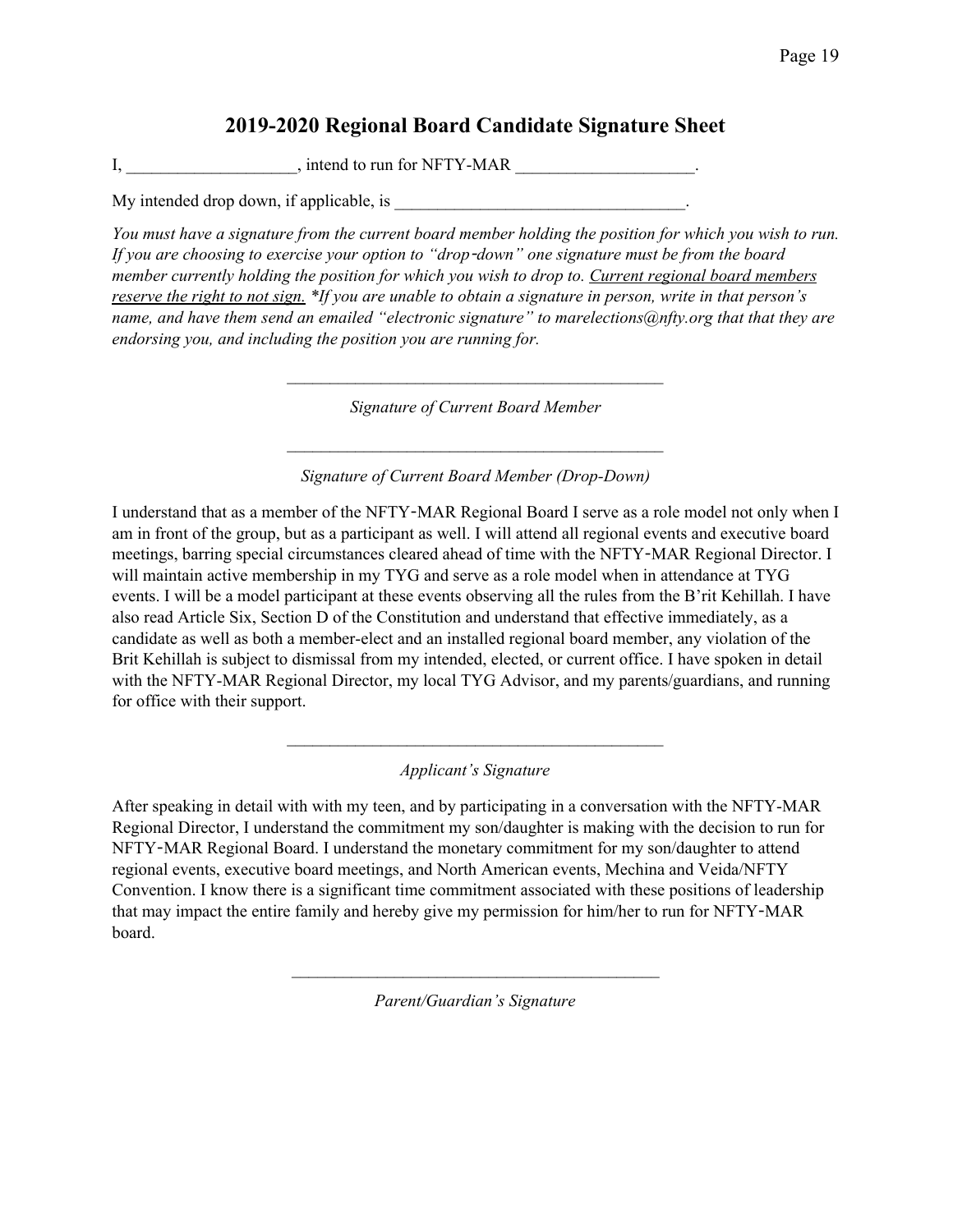The above candidate is a member in good standing of our synagogue and youth group. I have had a conversation with this candidate and I believe they understand the commitment they are making and are fit to serve in the position for which they are running.

#### *Rabbi, Cantor, or Educator's Signature*

 $\mathcal{L}_\text{max}$  and the contract of the contract of the contract of the contract of the contract of the contract of the contract of the contract of the contract of the contract of the contract of the contract of the contrac

After speaking in detail with the above candidate, I believe that they understand the commitment they are making and are fit to serve in the position for which they are running. Through the work they've accomplished in our local temple youth group, I believe they are qualified, dedicated, and well-suited for the position for which they are running.

#### *TYG Advisor's Signature*

 $\mathcal{L}_\text{max}$  and the contract of the contract of the contract of the contract of the contract of the contract of the contract of the contract of the contract of the contract of the contract of the contract of the contrac

This candidate has adhered to all rules and regulations related to NFTY-MAR Regional Board Elections, including refraining from any type of campaigning, and filing all appropriate paperwork on time. After conversations with the candidate and his/her parent(s)/guardian(s), I believe that they understand the commitment they are making, and are fit to serve in the position for which they are running.

*NFTY-MAR Regional Director's Signature*

 $\mathcal{L}_\text{max}$  and the contract of the contract of the contract of the contract of the contract of the contract of the contract of the contract of the contract of the contract of the contract of the contract of the contrac